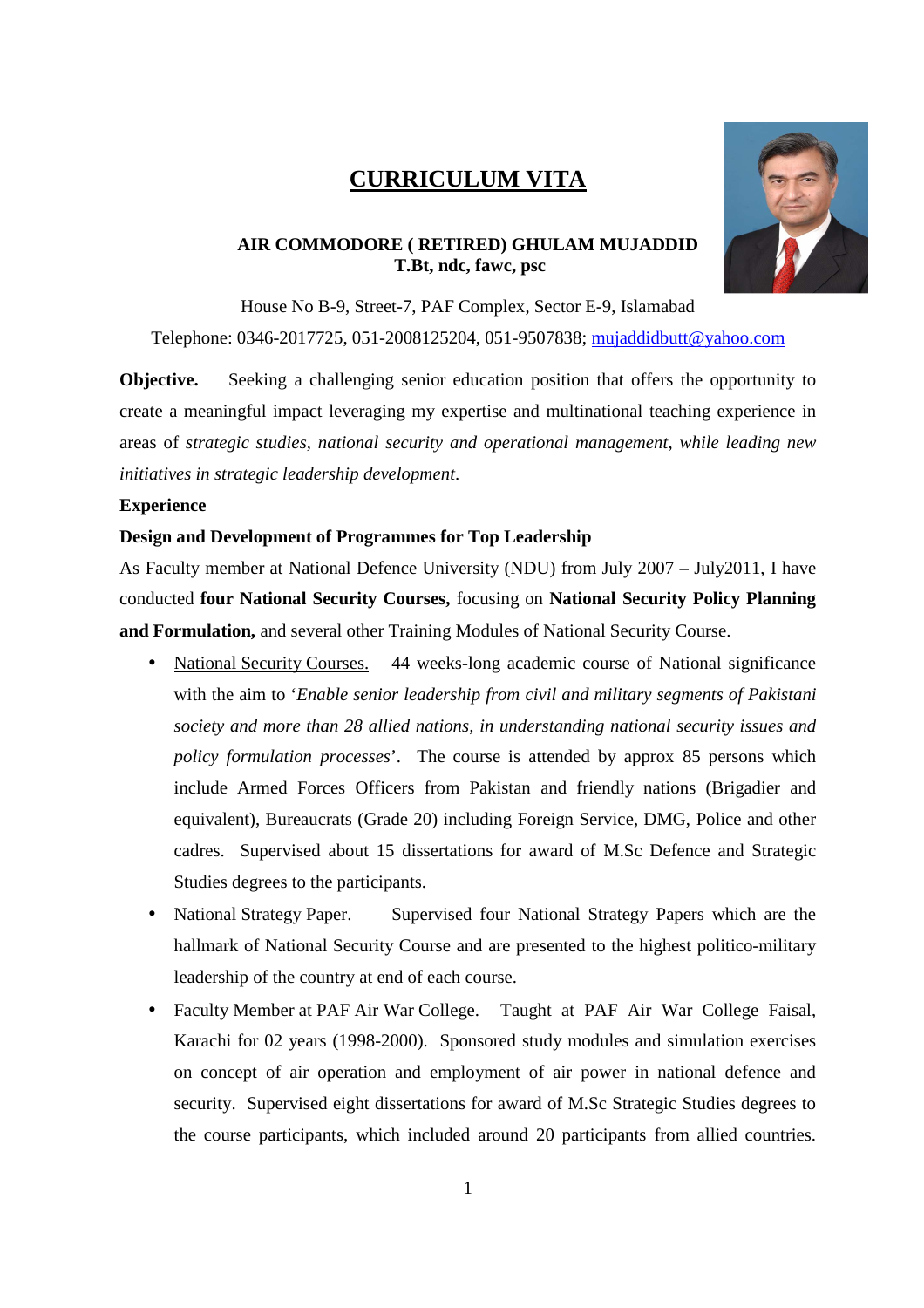**Acted as key coordinator in ISO 9000-1 Certification of PAF Air War College in 1999, and qualified as ISO Lead Auditor, and conducted internal audits of PAF Air War College.** 

• PSO to Chief of the Air Staff, Pakistan Air Force. **Served as PSO to CAS (July2004- April 2006)** and gained exposure to organizational management at strategic and operational levels, and travelled to more than 10 countries with the CAS and got a chance of interacting with leadership of other air forces.

**Security Staff Management.** During 33 years of military service, I have gained extensive and rich experiences in managing defence and security issues at the squadron, wing, airbase and organizational/air headquarters levels, and of teaching at the leading PAF and NDU institutions, to the security staff, including those from other nationalities across the globe.

**Current Status Retired from PAF on 5th July 2011, and continuing as Assistant Professor at Department of Strategic and Nuclear Studies of Faculty of Contemporary Studies at National Defence University, Islamabad.** 

**International Exposure and Experience** 

**International Conferences, Workshops and Working Group.** Represented

Pakistan Air Force and NDU in several international conferences and dialogues- have recently attended two conferences on **Reconciliation, Reintegration and Reconstruction (R-3) Working Group on Afghanistan organized by the NESA Centre of NDU Washington, USA** at Dead Sea Jordan and Rome Italy in Nov 2010 and Feb 2011 respectively. **Have lead NDU' Foreign Study Delegations to Sri Lanka, Turkey, Ukraine, Germany, Kenya, UAE and UK from 2008-2011**. **Have attended Air Power Meets at Japan (2004), Australia (2005) and Singapore (2006) with Chief of the Air Staff, Pakistan Air Force as his PSO (2004-2006).** 

**Secondment. Seconded to Saudi Arabian air force for 03 years (1986-89)** and worked with Saudi as well as American/British security staff there.

**Travel.** Have traveled widely and visited 24 countries in various capacities.

**Honours and Award.** In recognition of distinguished Pakistan Air Force Service, the President of Pakistan has conferred gallantry award of "*Tamgha-e-Basalat, Military'.* The Chief of the Air Staff has awarded 03 commendation certificates. Have the honour of being an instructor pilot at Combat Commanders School for 2 years - a premier PAF Top Gun School.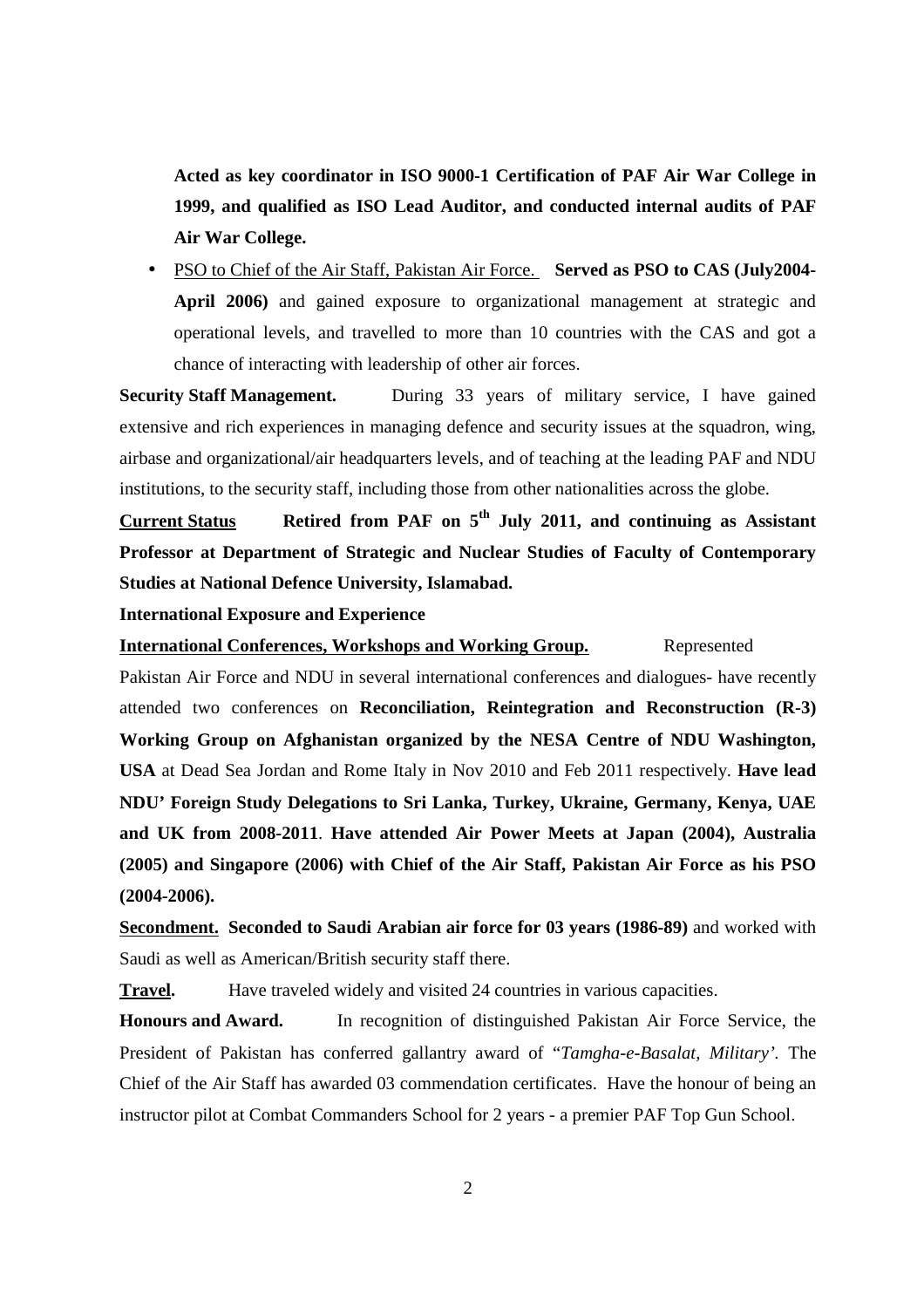#### **Education, Qualifications and Skills**

- Ph D Course Work and Comprehensive Examination completed (2008-2010) from Department of Defense and Strategic Studies, Quaid e Azam University, Islamabad
- M.Sc (Defence & Strategic Studies) from National Defence University, Islamabad  $(2003-04) - A'$  Grade/82%
- M.Sc (Strategic Studies) from University of Karachi (1996-97) 'A' Grade
- M.Sc (Defence & Strategic Studies) from Department of Defense and Strategic Studies, Quaid-e-Azam University, Islamabad (1984-85) – 'A' Grade/4.2 GPA
- B.Sc (Aero Science) from PAF College Sargodha (1977)  $1<sup>st</sup>$  Division
- Qualified PAF Staff College (1996), awarded "psc" symbol
- Qualified PAF Air War Course from Air War College Faisal, Karachi awarded "fawc" symbol
- Qualified National Defence Course (2003-2004), awarded "ndc" symbol
- **Qualified Lead Auditor Certificate course, and conducted ISO audits**
- Skilled in designing courses on national security
- Computer Literacy. Proficient in the use of word processing programmes like Microsoft World, Power Point applications and web applications.

## **Special Strength**

- Broad local and extensive multicultural/international exposure and interactions with the senior leaders and professionals from various areas including politics, business, law, media, civil administration, and armed forces
- Ability to conceptualize and implement new initiatives
- Strong people and leadership development track record
- Deep understanding of various security issues

# **Current Academic Pursuits/Publications**

- Enrolled as Ph.D Candidate at Quaid-e-Azam University Islamabad, Department of Defence and Strategic Studies
- Have completed 2 years Ph.D course-work of 42 credits and passed comprehensive examination. Secured overall GPA of 4.3 in Ph.D course-work.
- Thesis in area of "State-Society Relation in Pakistan" is under process
- Published Articles